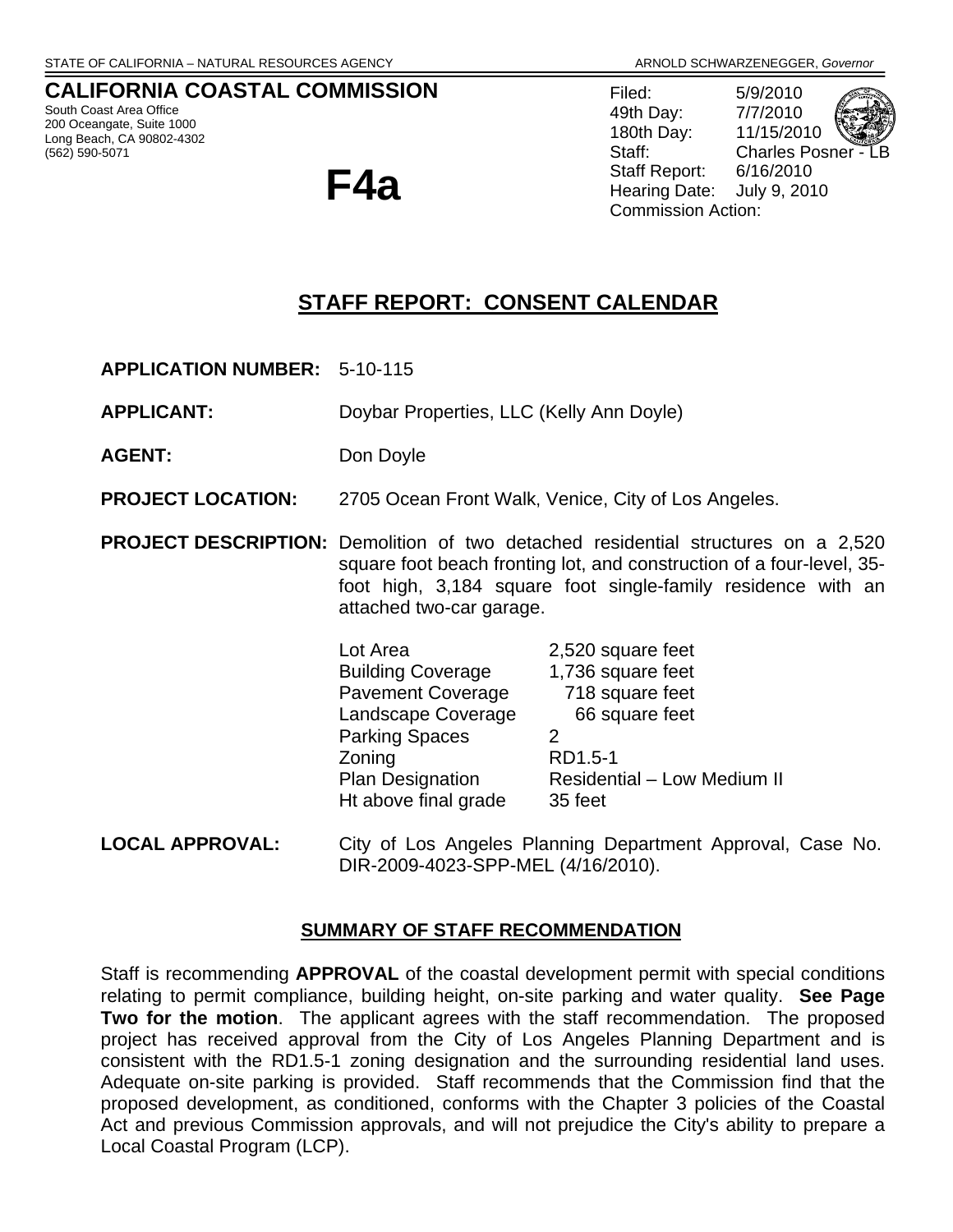## **SUBSTANTIVE FILE DOCUMENTS:**

- 1. City of Los Angeles certified Venice Land Use Plan, 6/14/2001.
- 2. Coastal Development Permit 5-03-520 (Ennis: 2911 OFW).
- 3. Coastal Development Permit 5-04-150 (Binder: 2703 OFW).
- 4. Coastal Development Permit 5-05-178 (Targon: 3009 OFW).
- 5. Coastal Development Permit 5-08-287 (Kamienowicz: 2615 OFW).
- 6. Coastal Development Permit 5-10-037 (Alberts: 2611 OFW).

## **STAFF RECOMMENDATION:**

The staff recommends that the Commission adopt the following resolution to **APPROVE** the coastal development permit application with special conditions:

## **MOTION:** *"I move that the Commission approve the coastal development permit applications included on the consent calendar in accordance with the staff recommendations."*

Staff recommends a **YES** vote. Passage of this motion will result in approval of all the permits included on the consent calendar. An affirmative vote by a majority of the Commissioners present is needed to pass the motion.

## **I. Resolution: Approval with Conditions**

The Commission hereby **APPROVES** a coastal development permit for the proposed development and adopts the findings set forth below on grounds that the development as conditioned will be in conformity with the policies of Chapter 3 of the Coastal Act and will not prejudice the ability of the local government having jurisdiction over the area to prepare a Local Coastal Program conforming to the provisions of Chapter 3 of the Coastal Act. Approval of the permit complies with the California Environmental Quality Act because either 1) feasible mitigation measures and/or alternatives have been incorporated to substantially lessen any significant adverse effects of the development on the environment, or 2) there are no further feasible mitigation measures or alternatives that would substantially lessen any significant adverse impacts of the development on the environment.

## **II. Standard Conditions**

- 1. Notice of Receipt and Acknowledgment. The permit is not valid and development shall not commence until a copy of the permit, signed by the permittee or authorized agent, acknowledging receipt of the permit and acceptance of the terms and conditions, is returned to the Commission office.
- 2. Expiration. If development has not commenced, the permit will expire two years from the date on which the Commission voted on the application. Development shall be pursued in a diligent manner and completed in a reasonable period of time. Application for extension of the permit must be made prior to the expiration date.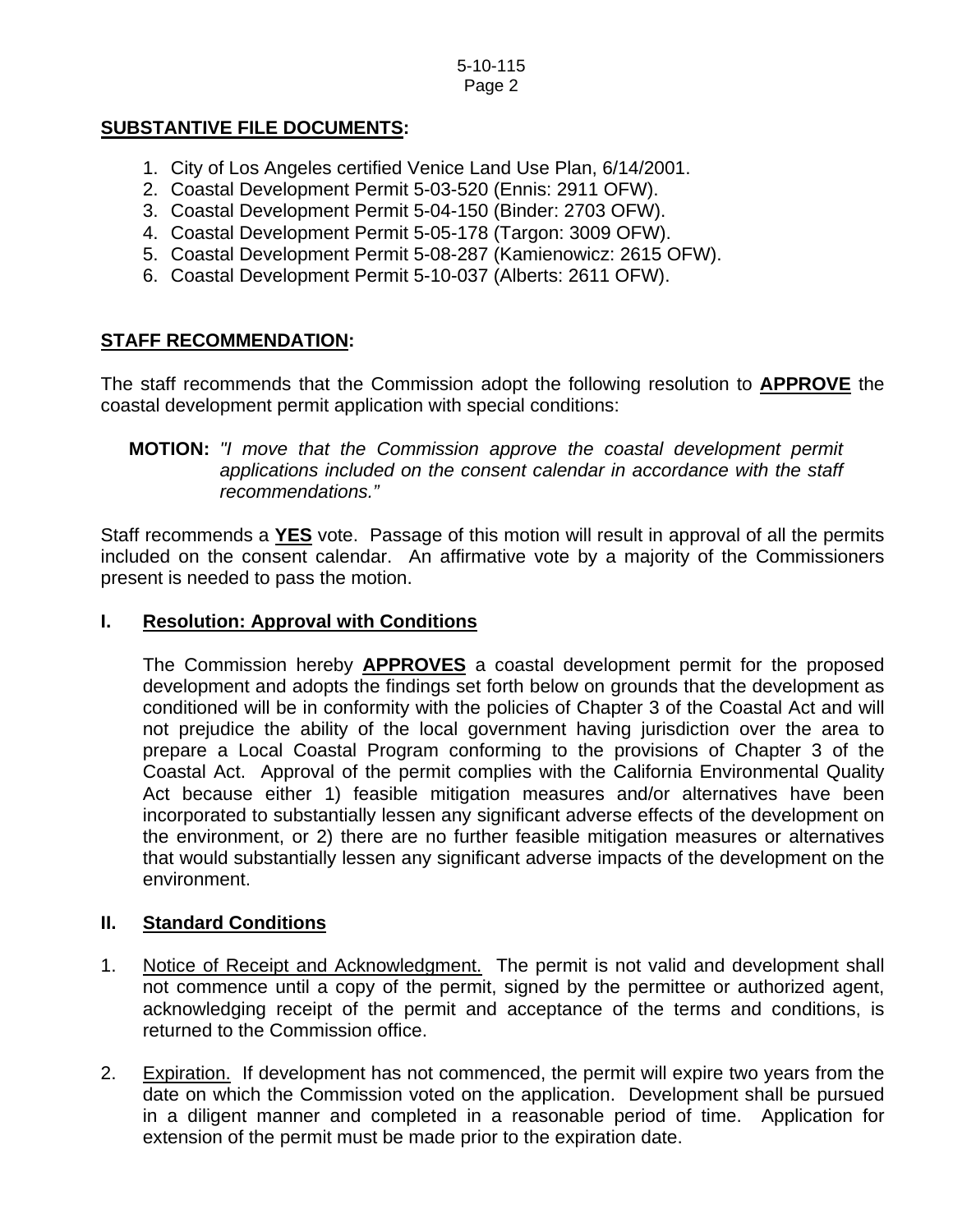#### 5-10-115 Page 3

- 3. Interpretation. Any questions of intent or interpretation of any condition will be resolved by the Executive Director or the Commission.
- 4. Assignment. The permit may be assigned to any qualified person, provided assignee files with the Commission an affidavit accepting all terms and conditions of the permit.
- 5. Terms and Conditions Run with the Land. These terms and conditions shall be perpetual, and it is the intention of the Commission and the permittee to bind all future owners and possessors of the subject property to the terms and conditions.

#### **III. Special Conditions**

#### 1. Approved Development - Permit Compliance

Coastal Development Permit 5-10-115 approves the demolition of the structures on the site and construction of a 35-foot high single-family residence with a two-car garage. All development must occur in strict compliance with the proposal as set forth in the application, subject to the special conditions. Any proposed change or deviation from the approved plans shall be submitted to the Executive Director to determine whether an amendment to this permit is necessary pursuant to the requirements of the Coastal Act and the California Code of Regulations. No changes to the approved plans shall occur without a Commission amendment to this coastal development permit unless the Executive Director determines that no amendment is required.

#### 2. Parking

 The proposed on-site parking supply (two-car garage) shall be provided and maintained on the site shown on **Exhibit #5 of the 6/16/10** staff report. Vehicular access to the onsite parking shall be taken only from Speedway Alley.

#### 3. Building Height

The approved structure shall not exceed 35 feet in elevation above the Ocean Front Walk right-of-way. Chimneys, exhaust ducts, ventilation shafts and other similar devices essential for building function may extend up to 38 feet in elevation above the Ocean Front Walk right-of-way.

#### 4. Ocean Front Walk

Private use or development of the public right-of-way of Ocean Front Walk is not permitted. Unpermitted off-site development includes, but is not limited to, building overhangs, walls, fences, equipment storage, landscaping and posting of signs.

#### 5. Construction Responsibilities and Debris Removal

A. No demolition or construction materials, equipment, debris, or waste will be placed or stored where it may be subject to wave, wind, or rain erosion and dispersion.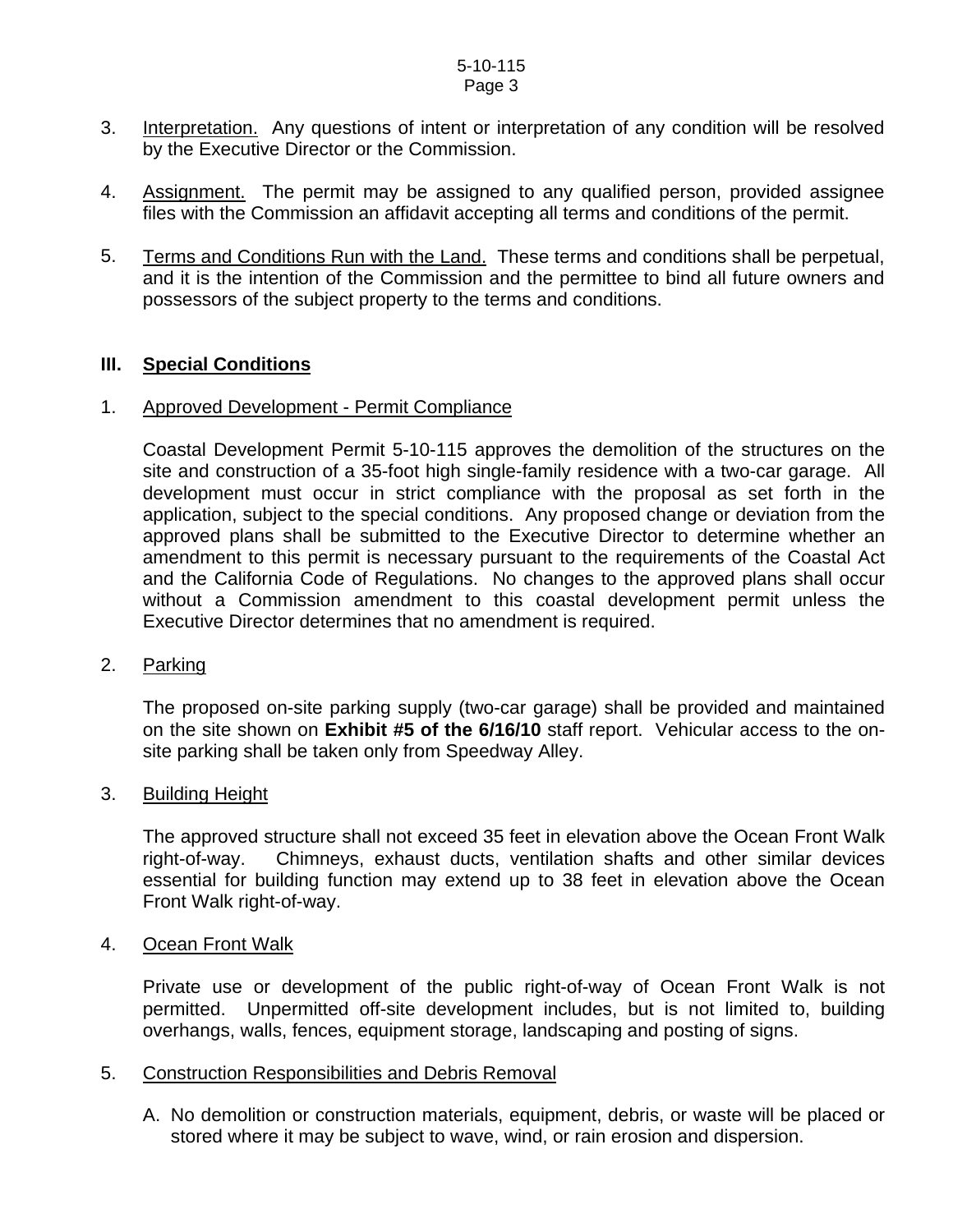#### 5-10-115 Page 4

- B. No demolition or construction materials, equipment, debris, or waste will be placed or stored on the beach or boardwalk areas seaward of the applicant's private property.
- C. Any and all demolition/construction material shall be removed from the site within ten days of completion of demolition/construction and disposed of at an appropriate location.
- D. Erosion control/sedimentation Best Management Practices (BMPs) shall be used to control sedimentation impacts to coastal waters during construction. BMPs shall include, but are not limited to: placement of sand bags around drainage inlets to prevent runoff/sediment transport into the sea and a pre-construction meeting to review procedural and BMP guidelines.
- E. The applicant shall dispose of all demolition and construction debris resulting from the proposed project at an appropriate location. If the disposal site is located within the coastal zone, a coastal development permit or an amendment to this permit shall be required before disposal can take place.

#### 6. Landscaping – No Invasive Plants

Vegetated landscaped areas shall only consist of native plants or non-native drought tolerant plants, which are non-invasive. No plant species listed as problematic and/or invasive by the California Native Plant Society ([http://www.CNPS.org/](http://www.cnps.org/)), the California Invasive Plant Council (formerly the California Exotic Pest Plant Council) [\(http://www.cal](http://www.cal-ipc.org/)[ipc.org/](http://www.cal-ipc.org/)), or as may be identified from time to time by the State of California shall be employed or allowed to naturalize or persist on the site. No plant species listed as a "noxious weed" by the State of California or the U.S. Federal Government shall be utilized within the property.

#### **IV. Findings and Declarations**

The Commission hereby finds and declares:

## **A. Project Description**

The applicant proposes to demolish the two existing residential structures on the beachfronting lot, and construct a new four-level (three floors plus basement), 35-foot high, 3,184 square foot single-family residence (See Exhibits). The proposed project includes approximately eighty cubic yards of excavation. Parking for the proposed residence is provided by a 414 square foot, two-car garage on the ground floor (Exhibit #5). Vehicular access to the on-site parking supply is provided by Speedway, the rear alley.

The project site is a 2,520 square foot lot situated on the inland side of Ocean Front Walk, the paved public walkway (Venice Boardwalk) that separates the private properties of the residential neighborhood from the open sandy public beach. The Venice Pier is four blocks south of the site (Exhibit #2). The immediate neighborhood is comprised of a variety of old and new multi-unit residential structures that vary in height between twenty and forty feet.

The proposed single-family residence has been approved by the City of Los Angeles Planning Department (Case #DIR-2009-4023) and is consistent with the RD1.5-1 zoning designation and the surrounding land uses. The City of Los Angeles Housing Department has determined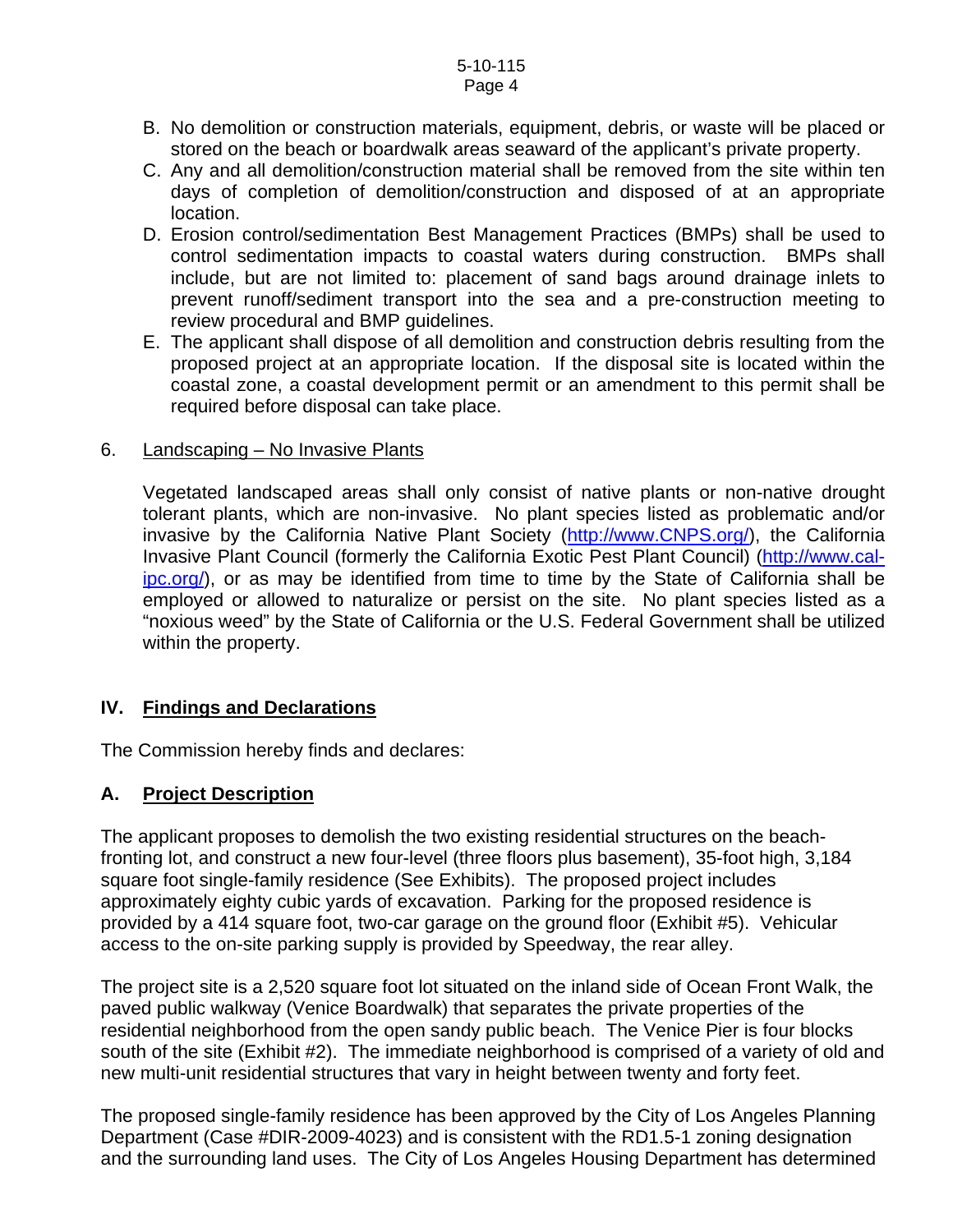that there are no affordable housing units on the site (10/28/09). The proposed single-family residence complies with the 35-foot height limit for structures with varied and stepped back rooflines in North Venice. The proposed single-family residence conforms to the Commission's two-unit density limit for the site, and the proposed project provides adequate on-site parking (two-car garage). The proposed project incorporates best management practices (BMPs) to improve water quality in the watershed, including the minimization of impervious surfaces on the project site (approximately 66 square feet of permeable landscaped area will be maintained on the project site). As conditioned, the proposed project is consistent with community character, and will have no negative effects on visual resources or coastal access. The proposed project, as conditioned, is consistent with the Chapter 3 policies of the Coastal Act, the policies of the certified Venice LUP, and previous Commission approvals, and approval of the project as conditioned would not prejudice the City's ability to prepare an LCP.

## **B. Public Access**

As conditioned, the proposed development will not have any new adverse impact on public access to the coast or to nearby recreational facilities. Thus, as conditioned, the proposed development conforms with Sections 30210 through 30214, Sections 30220 through 30224, and 30252 of the Coastal Act.

## **C. Public Recreation**

The proposed development, as conditioned, does not interfere with public recreational use of coastal resources. The proposed development, as conditioned, protects coastal areas suited for recreational activities. Therefore, the Commission finds that the proposed development, as conditioned, is in conformity with Sections 30210 through 30214 and Sections 30220 through 30223 of the Coastal Act regarding the promotion of public recreational opportunities.

## **D. Marine Resources and Water Quality**

The proposed work will be occurring in a location where there is a potential for a discharge of polluted runoff from the project site into coastal waters. The storage or placement of construction material, debris, or waste in a location where it could be carried into coastal waters would result in an adverse effect on the marine environment. To reduce the potential for construction and post-construction related impacts on water quality, the Commission imposes special conditions requiring, but not limited to, the appropriate storage and handling of construction equipment and materials to minimize the potential of pollutants to enter coastal waters and for the use of on-going best management practices following construction. As conditioned, the Commission finds that the development conforms with Sections 30230 and 30231 of the Coastal Act.

## **E. Development**

The development is located within an existing developed area and, as conditioned, will be compatible with the character and scale of the surrounding area, has been designed to assure structural integrity, and will avoid cumulative adverse impacts on public access. Therefore, the Commission finds that the development, as conditioned, conforms with Sections 30250, 30251, 30252, 30253 and the public access provisions of the Coastal Act.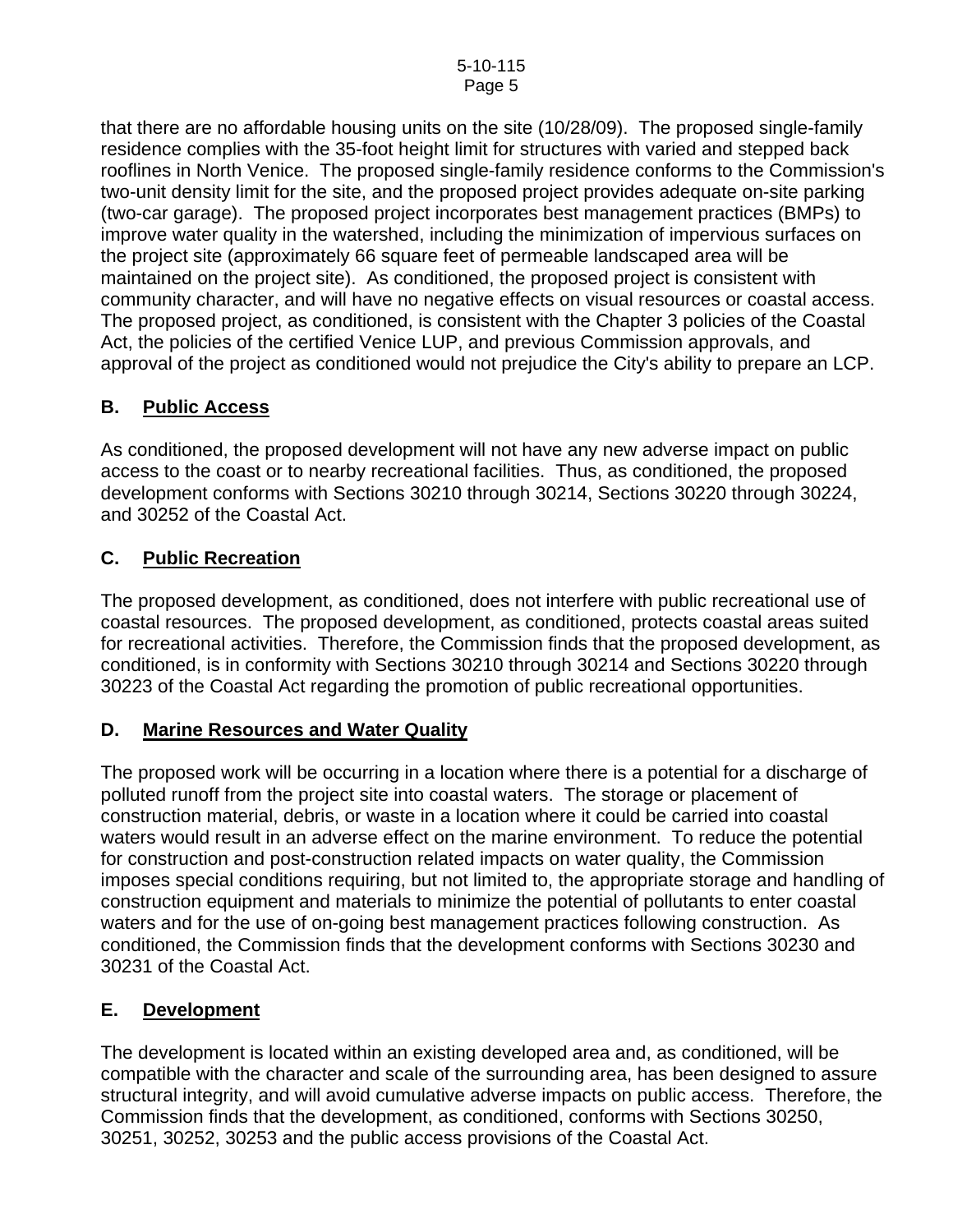## **F. Local Coastal Program**

Coastal Act section 30604(a) states that, prior to certification of a local coastal program ("LCP"), a coastal development permit can only be issued upon a finding that the proposed development is in conformity with Chapter 3 of the Act and that the permitted development will not prejudice the ability of the local government to prepare an LCP that is in conformity with Chapter 3. The City of Los Angeles Land Use Plan (LUP) for Venice was effectively certified on June 14, 2001. As conditioned, the proposed development is consistent with Chapter 3 of the Coastal Act. The proposed project is in substantial conformance with the certified Land Use Plan for the area. Approval of the project, as conditioned, will not prejudice the ability of the local government to prepare an LCP that is in conformity with the provisions of Chapter 3 of the Coastal Act.

## **G. California Environmental Quality Act (CEQA)**

Section 13096 Title 14 of the California Code of Regulations requires Commission approval of a coastal development permit application to be supported by a finding showing the application, as conditioned by any conditions of approval, to be consistent with any applicable requirements of the California Environmental Quality Act (CEQA). Section 21080.5(d)(2)(A) of CEQA prohibits a proposed development from being approved if there are feasible alternatives or feasible mitigation measures available which would substantially lessen any significant adverse effect which the activity may have on the environment.

In this case, the City of Los Angeles is the lead agency and the Commission is the responsible agency for the purposes of CEQA. The City of Los Angeles has determined that the proposed project is categorically exempt from the California Environmental Quality Act pursuant to Article III, Section 1, Class 3, Category 6 of the City CEQA Guidelines. On December 16, 2009, the Los Angeles Department of City Planning issued CEQA Notice of Exemption No. ENV-2009- 4024-CE. As conditioned, there are no feasible alternatives or feasible mitigation measures available which would substantially lessen any significant adverse effect which the activity may have on the environment. Therefore, the Commission finds that the proposed project, as conditioned to mitigate the identified impacts, is the least environmentally damaging feasible alternative and can be found consistent with the requirements of the Coastal Act to conform to CEQA.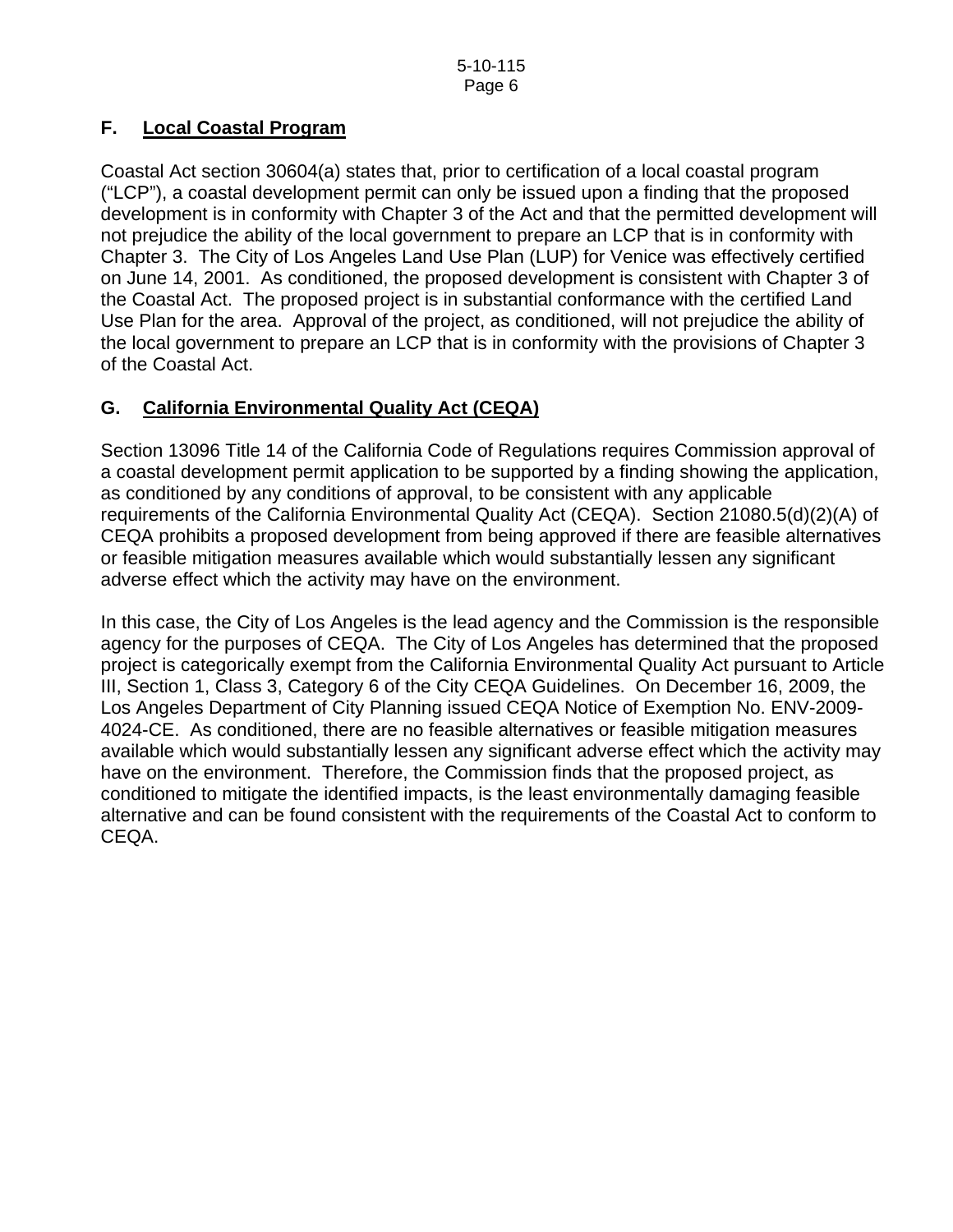# VENICE, CA

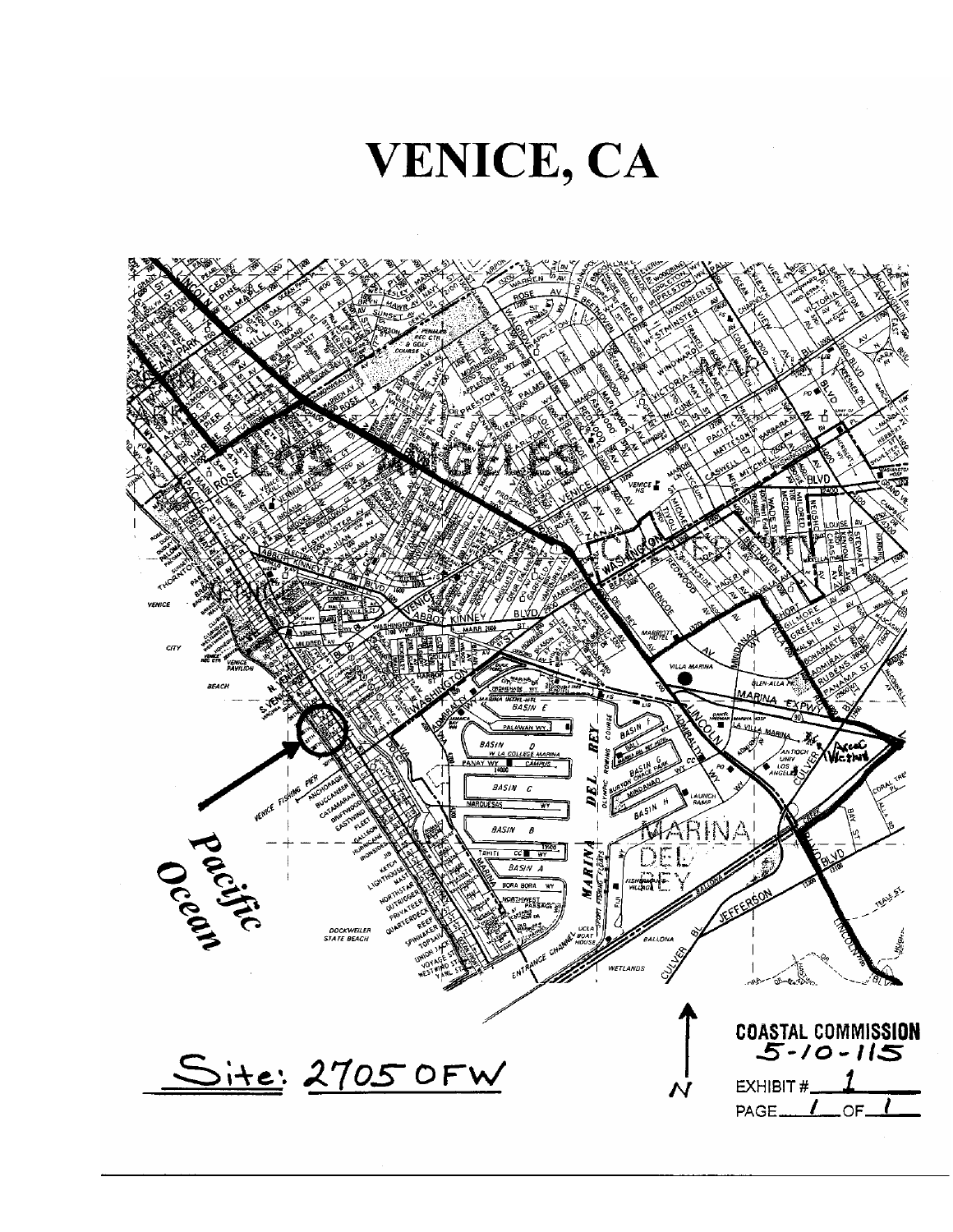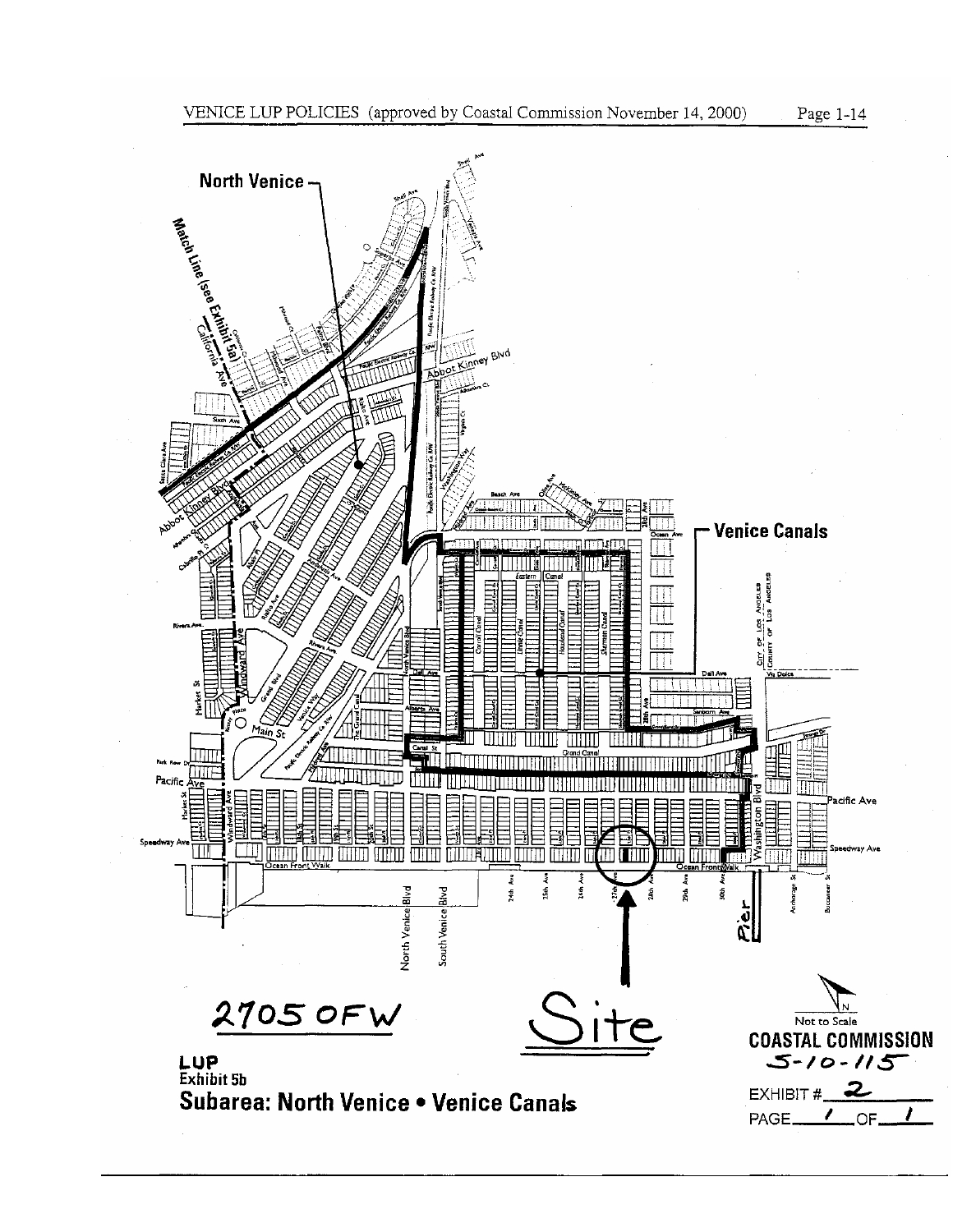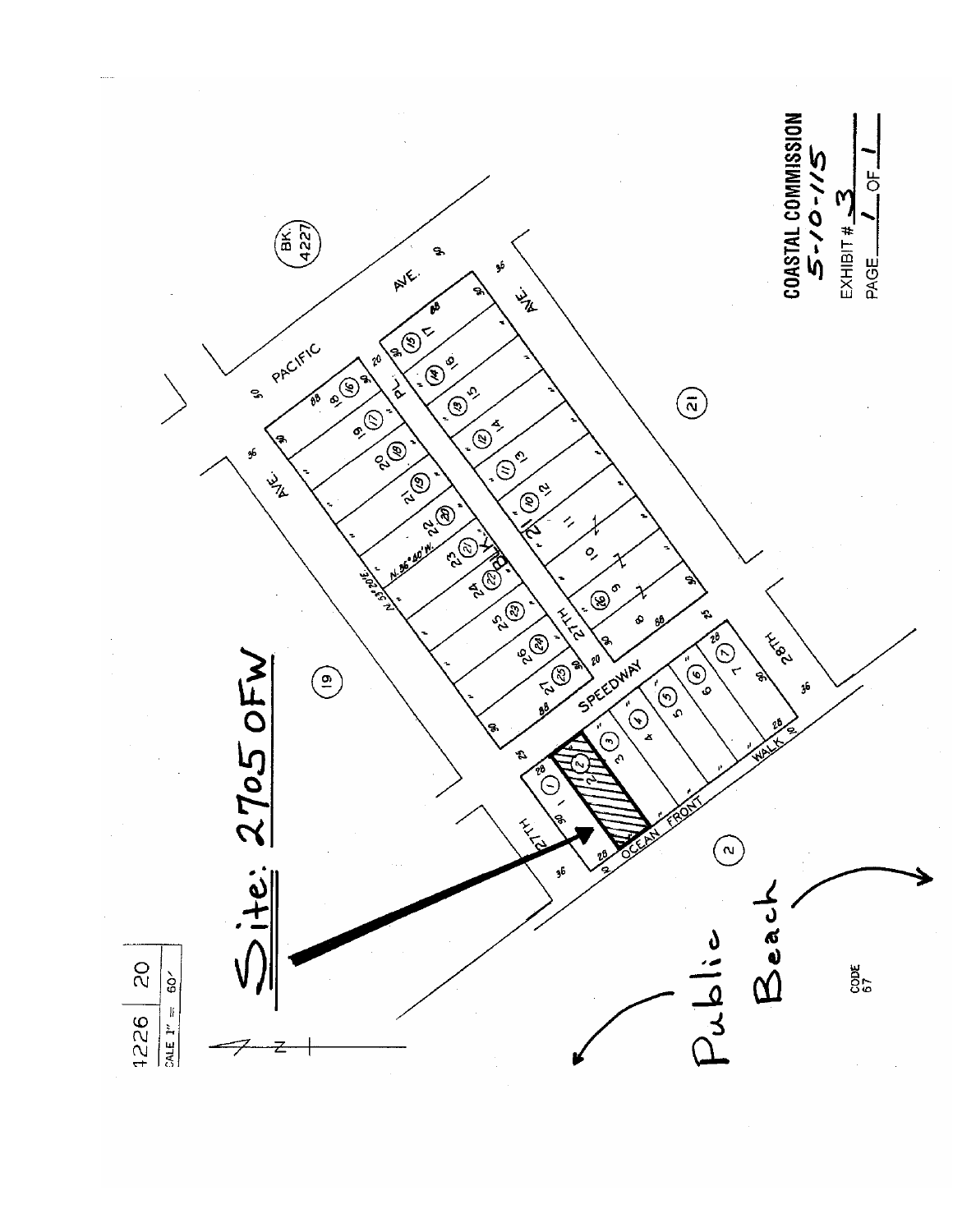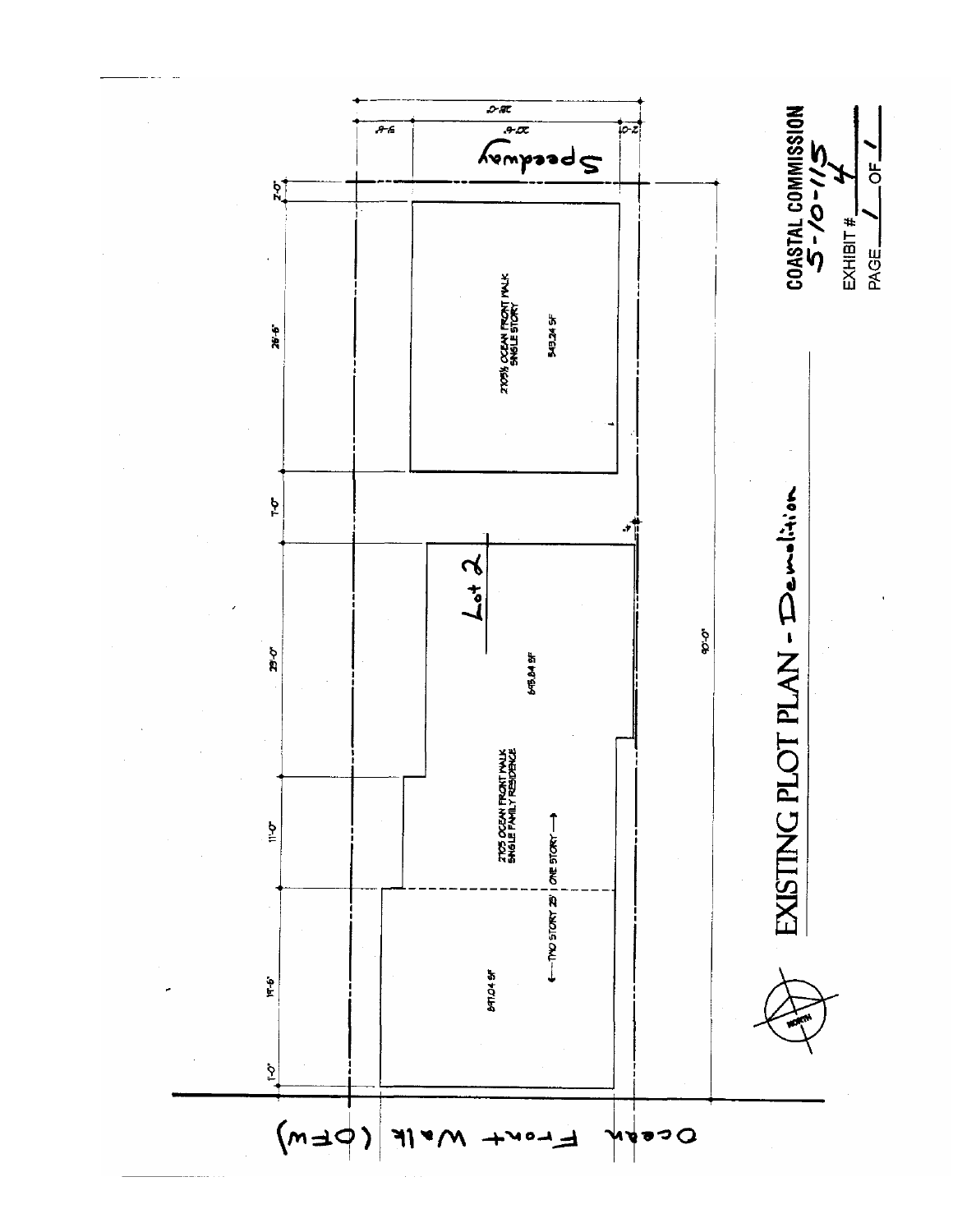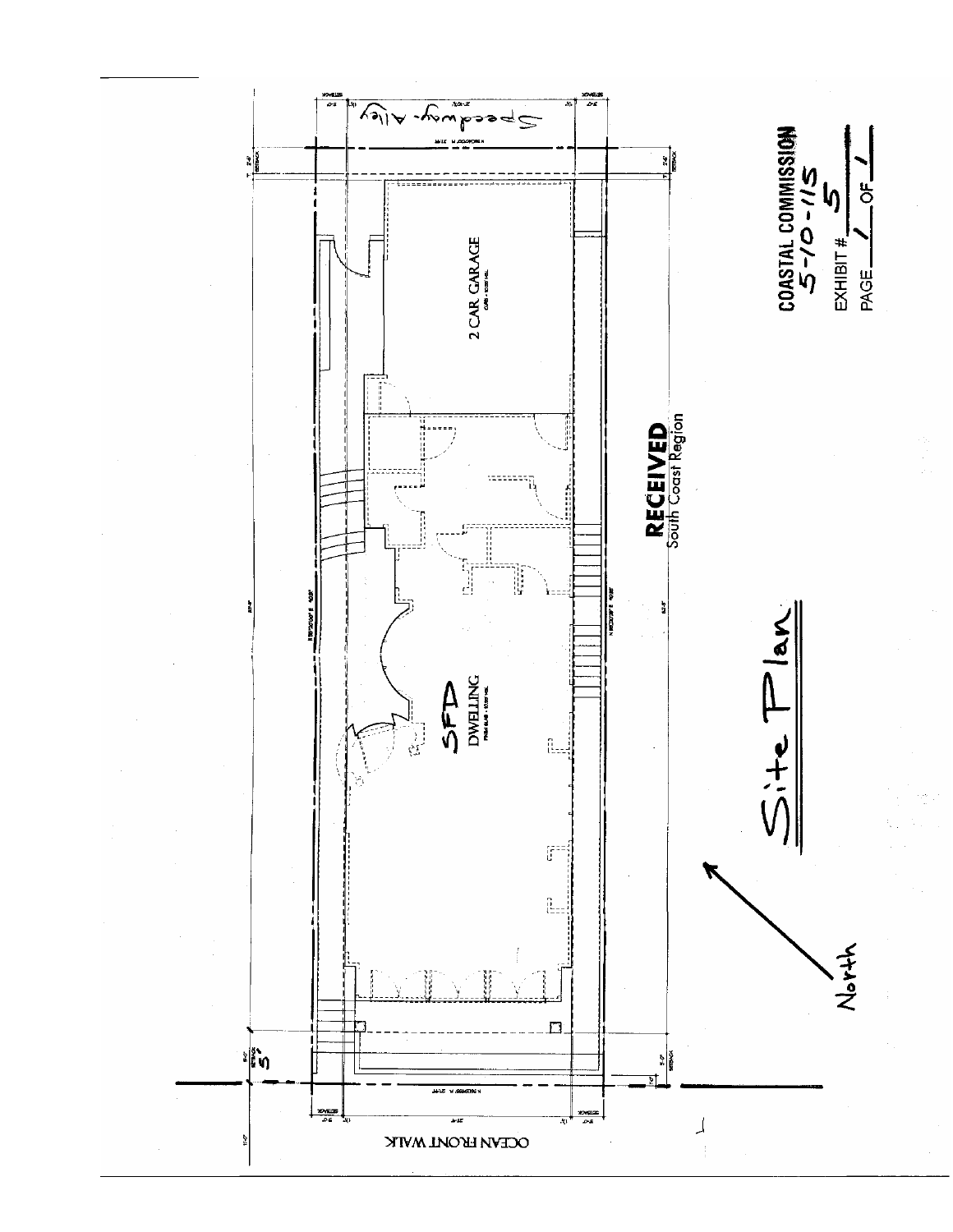